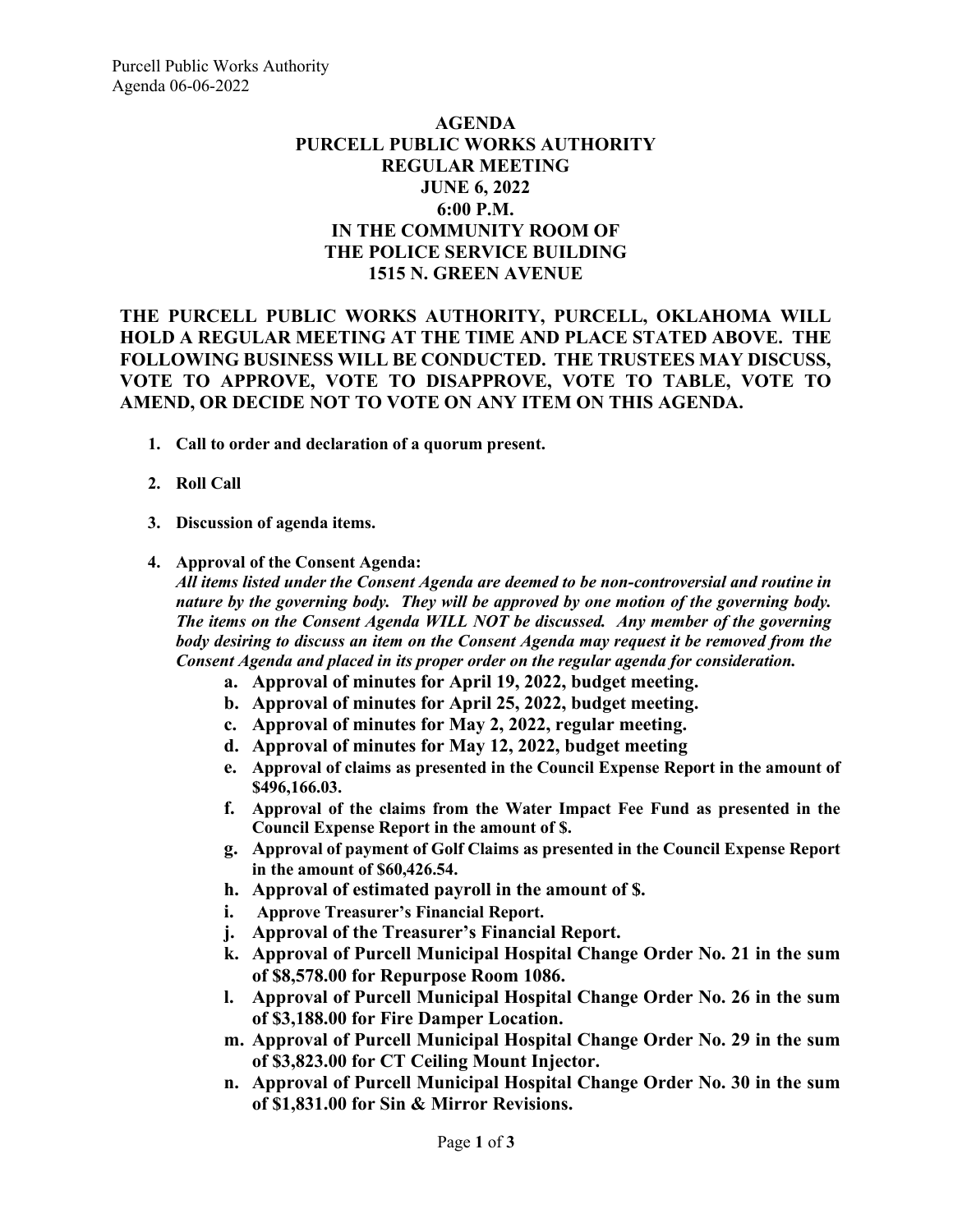- **o. Approval of Purcell Municipal Hospital Change Order No. 32 in the sum of \$12,581.20 for Asphalt Price Increase.**
- **5. Discussion and possible action on items removed from the consent agenda.**
- 6. **Discussion and consideration for the passage of Resolution No. 22-P02 concerning A RESOLUTION OF THE PURCELL PUBLIC WORKS AUTHORITY PROVIDING FOR AN ADJUSTMENT OF THE CURRENT RATES NOW IN FORCE AND EFFECT FOR THE COLLECTION AND DISPOSAL OF RESIDENTIAL AND COMMERCIAL SOLID WASTE AS HEREINAFTER SET FORTH. THIS RESOLUTION REPEALS RESOLUTION 21-P01 AND ANY AND ALL OTHER RESOLUTIONS PERTAINING TO SOLID WASTE SERVICE AND CHARGES THAT ARE IN CONFLICT HEREWITH.**
- **7. Presentation by Trey Phillips, electric department superintendent, of Green Avenue Lighting Improvements, Phase I, Main Street to Walnut Creek.**
- **8. Presentation and discussion concerning Wadley's EMS quarterly report.**
- **9. Discussion and possible action concerning a recommendation from Sullivan & Associates to award contract for the Purcell Hospital Exterior Roadway Regrade Base Bid and Add Alternate Bid No. 1 (Construct Temporary Road to the MOB Site) to Central Plains Construction Group, LLC in the sum of \$324,261.95.**
- **10. Discussion and possible action to approve Glenn Sullivan & Associates for engineering the relocation of water and sewer utilities relocation within the work zone of Interstate 35 and OK-74 interchange at a cost to not exceed \$87,000.00.**
- **11. Discussion and possible action to approve Glenn Sullivan & Associates for the resident inspection of water and sewer utilities relocation within the work zone of Interstate 35 and OK-74 interchange at a cost to not exceed \$27,000.00.**
- **12. Discussion and possible action concerning a recommendation from the Purcell Golf Course Authority to appoint Kerry Nemecek to the Purcell Golf Course Authority Board.**
- **13. Discussion and possible action to approve repairs and payment for repairs to the Canadian Lift Station as follows:**
	- **a. \$25,000.00 for pump.**
	- **b. \$27,500.00 for labor.**
	- **c. 25% upcharge if additional damages found during repairs.**
- **14. Discussion and possible action concerning Budget Amendment GF-2022-7 Increasing Public Works Misc. Expense and General Fund Misc. Revenue both in the amount of \$1,016,779.34 to balance Pooled Cash between the General Fund and the Public Works Authority.**